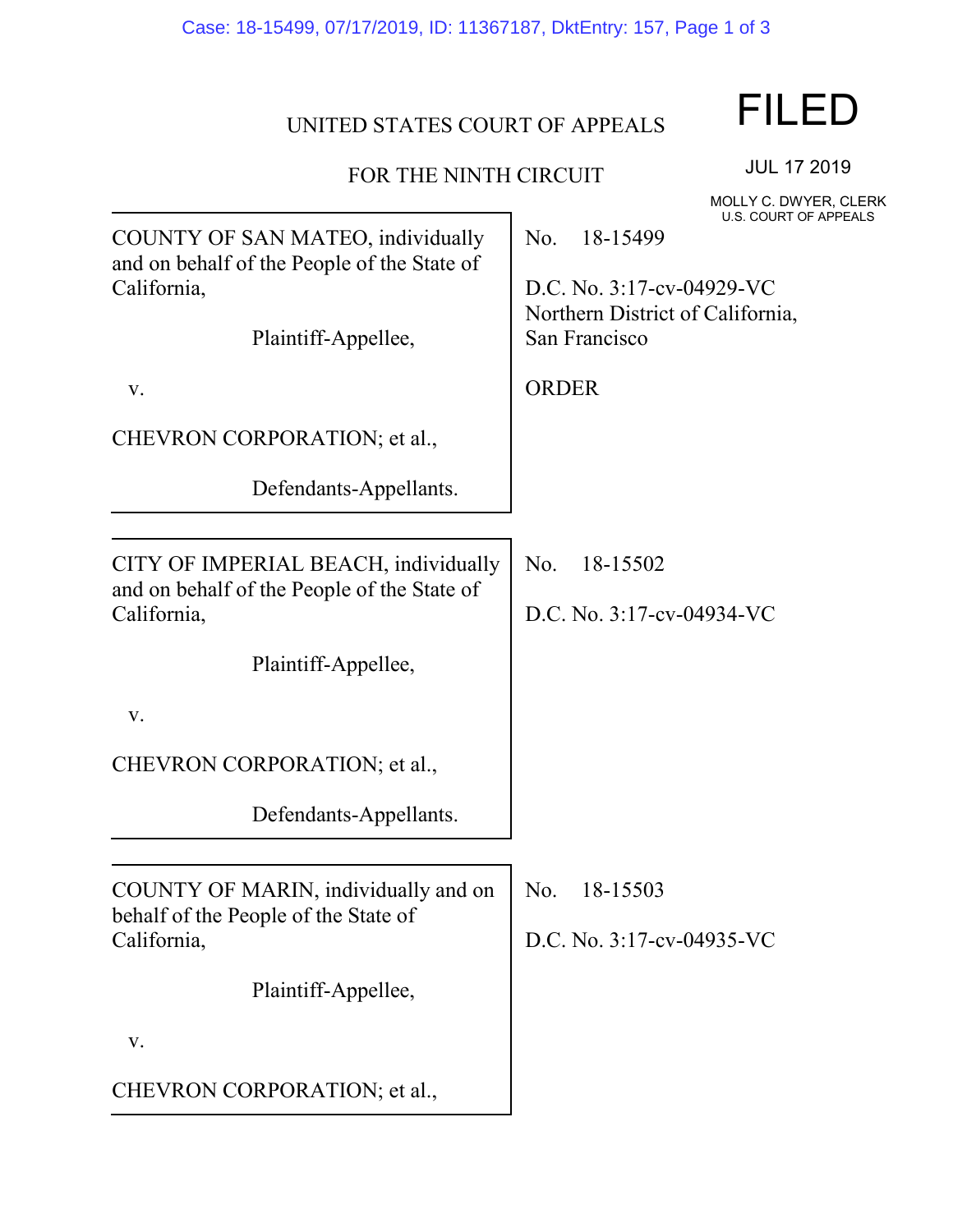| Defendants-Appellants.                                                                                                                                                           |                              |                                                                    |
|----------------------------------------------------------------------------------------------------------------------------------------------------------------------------------|------------------------------|--------------------------------------------------------------------|
| COUNTY OF SANTA CRUZ, individually<br>and on behalf of The People of the State of<br>California; et al.,<br>Plaintiffs-Appellees,<br>V.                                          | No.<br>18-16376              | D.C. Nos. 3:18-cv-00450-VC<br>3:18-cv-00458-VC<br>3:18-cv-00732-VC |
| CHEVRON CORPORATION; et al.,<br>Defendants-Appellants.                                                                                                                           |                              |                                                                    |
| CITY OF OAKLAND, a Municipal<br>Corporation, and The People of the State of<br>California, acting by and through the<br>Oakland City Attorney; et al.,<br>Plaintiffs-Appellants, | No.<br>18-16663<br>D.C. Nos. | $3:17$ -cv-06011-WHA<br>3:17-cv-06012-WHA                          |
| V.<br>BP P.L.C., a public limited company of<br>England and Wales; et al.,<br>Defendants-Appellees.                                                                              |                              |                                                                    |

The opposed motion to assign these appeals to a single panel (Docket Entry No. 152 in 18-15499 and Docket Entry No. 117 in 18-16663) is granted in part. To the extent practicable, these appeals will be placed on the next available calendar before the same panel.